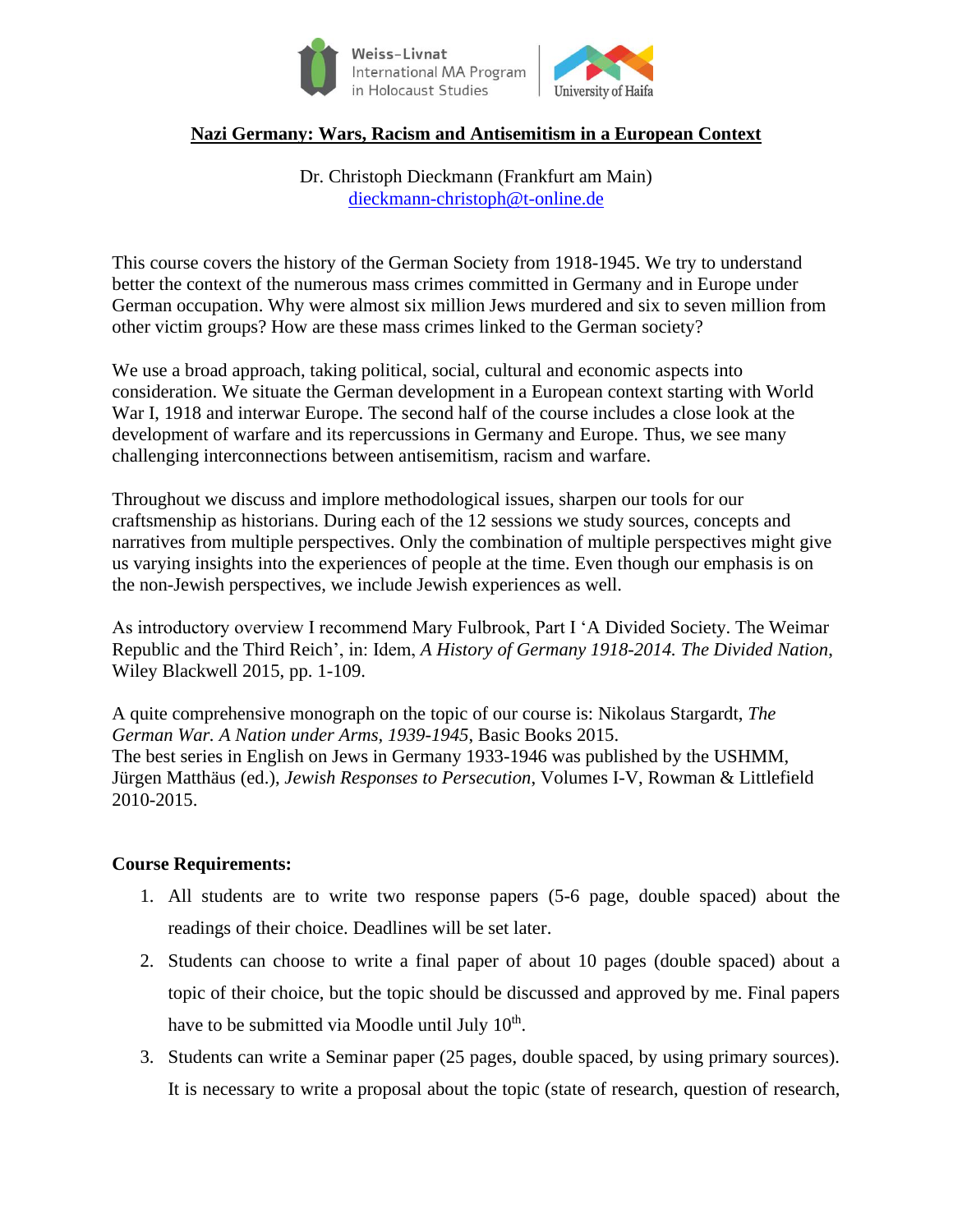sources) which need to be discussed and approved by me. Seminar papers have to be submitted via Moodle until October 31.

# **Final Grade for students with no Referat or Seminar paper**:

50 % class active participation; 50% response papers

# **Final Grade for students writing a final paper or Seminar paper**:

25 % class active participation; 25 % response papers; 50 % Final / Seminar paper.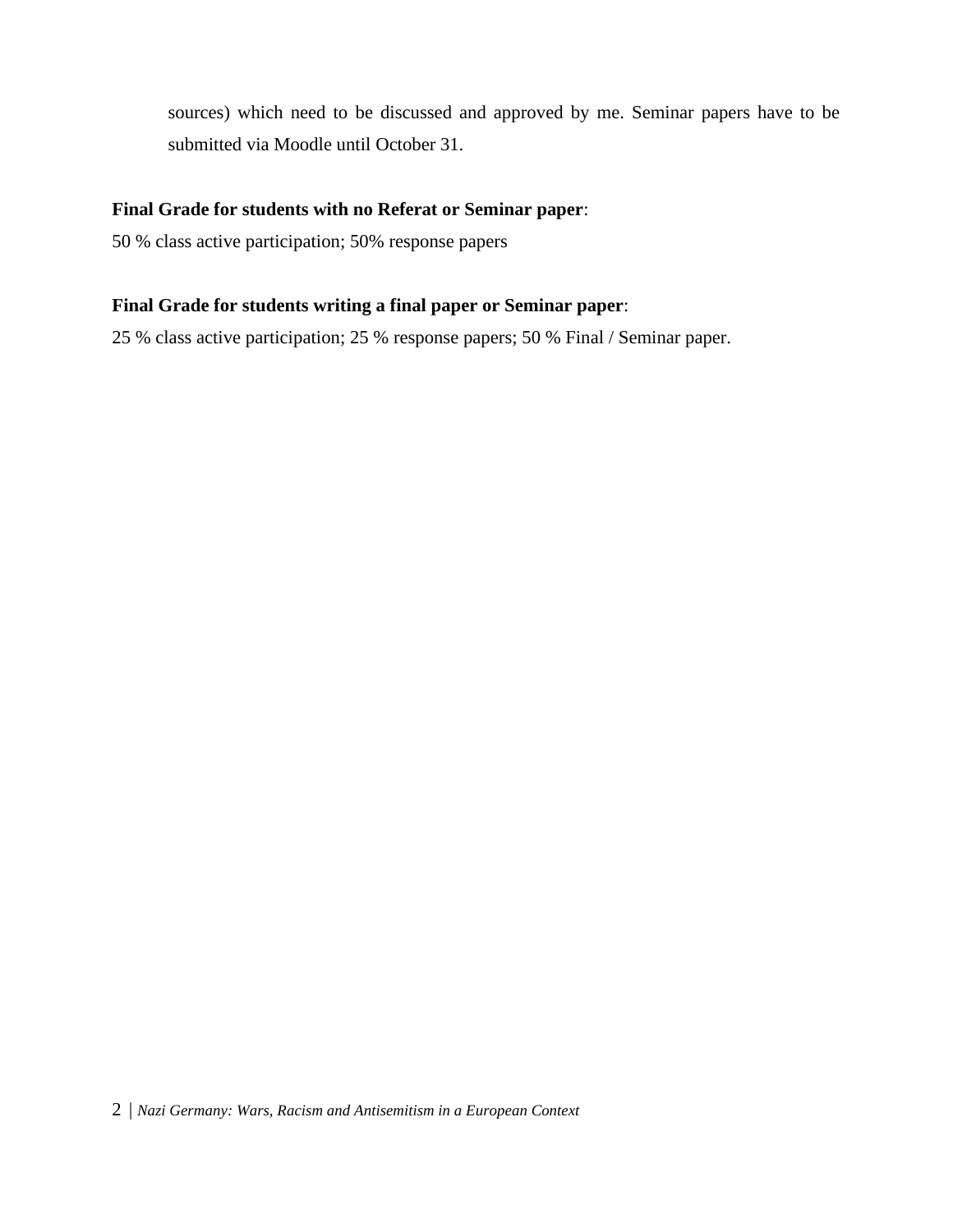# **Lectures & Readings:**

## Wednesday, 23 February

## **Welcome and organizational issues**

## **Topic: World War I and the meanings of "1918"**

The "water-shed" of World War I. End of old empires, creation of new democracies and of new fascist movements. Until the end of 1920s we see post-war societies in Europe and Germany. Interpretations of "1918" and "Versailles" as numerous "stabs in the back" are there, but still at the fringes of Weimar republic.

In this first session a few organizational issues need to be dealt with.

## Reading:

- Michael Mann, 'A sociology of fascist movements', in: idem, *Fascists*, Cambridge University Press 2004, pp. 1-30.
- Zara Steiner, 'Conclusion: Europe reconstructed?' in: *The Lights that failed. European International History 1919-1933*, Oxford University Press 2005, pp. 602-634.
- Zara Steiner, 'Conclusion: The Hinge Years 1929-1933', in: Ibid, pp. 800-816.

## Wednesday, 2 March

## **Interwar Period: Democracy, Fascism and the Soviet Union. A story still open-ended**

At the beginning of 1930s we see a major shift. In Germany a pre-war society emerges with the Nazis coming to power. Why do we find only two fascist parties – in Italy and in Germany - in power in Europe? What was the role of conservative parties in Europe? Why were democracies so weak in interwar Europe? How can we assess economic and cultural factors? Which role does the "new" power of the socialist Soviet Union play?

## Reading:

- Michael Mann, 'Explaining the Rise of Interwar Authoritarianism and Fascism', in: Idem, *Fascists*, pp. 31-91.
- Zara Steiner, 'Conclusion', in: Idem, *Triumph of the Dark. International European History 1933-1939*, Oxford University Press 2011, pp. 1036-1057.

3 | *Nazi Germany: Wars, Racism and Antisemitism in a European Context*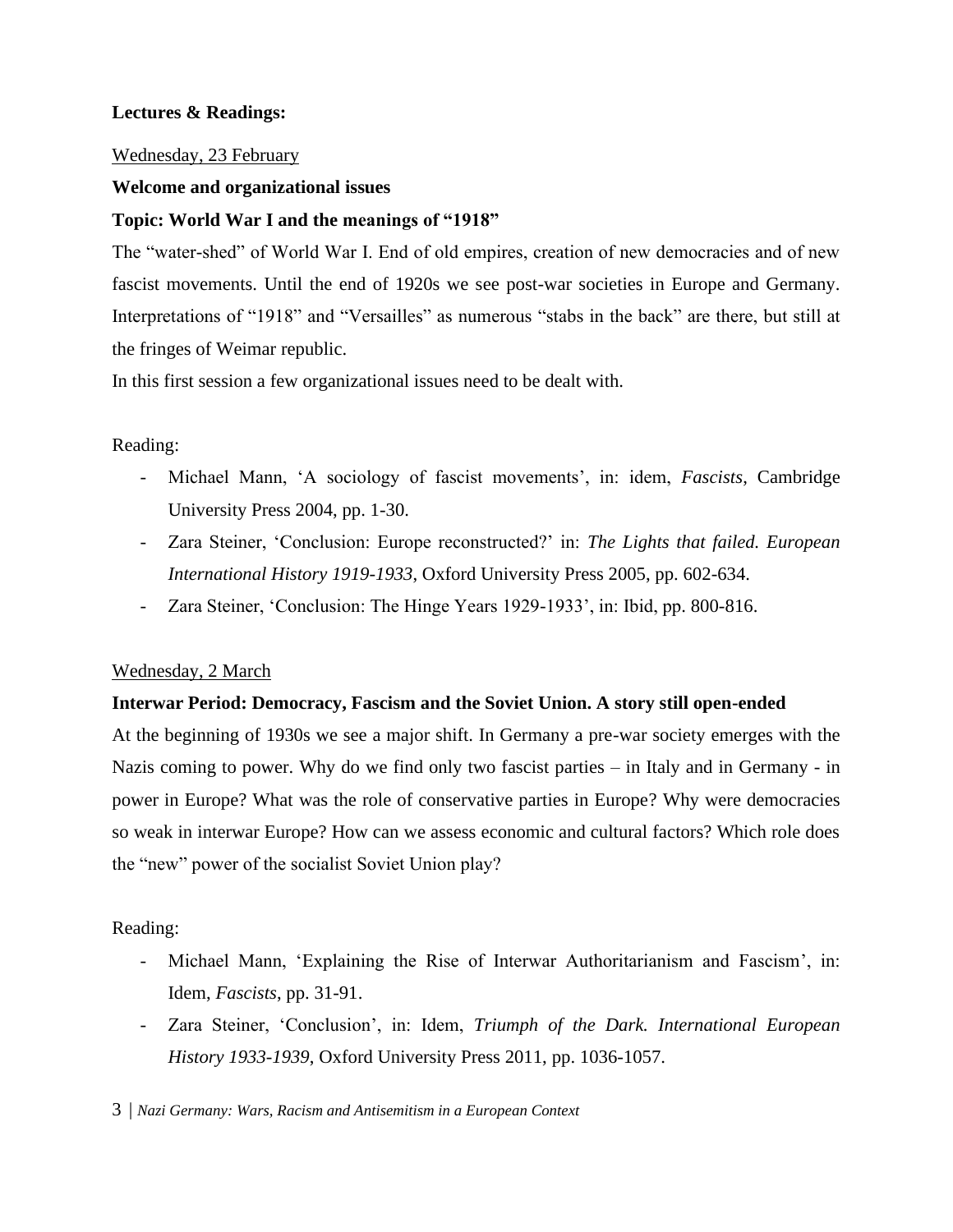## Wednesday 9 March (no class - seminar at Yad Vashem)

#### Wednesday, 16 March

#### **1933-1937 Specifics of NS-Power**

Power relations and hierarchies within and of the Nazi party, the state and other organisations are in the focus here. How did their relations develop and how do we analyse their power? Includes history of SA, SS, Police, concentration camps and prisons in Germany.

#### Reading:

- Ian Kershaw, chapter 4: 'Hitler: 'Master in the Third Reich' or 'A Weak Dictator?'', in: *The Nazi Dictatorship. Problems and Perspectives of Interpretation*, Fourth edition, Bloomsbury 2015 (first 1999). (no page numbers given because of the many editions)
- Nikolaus Wachsmann, 'The dynamics of destruction: the development of concentration camps 1933-1945', in: Jane Caplan/Nikolaus Wachsmann (eds.), *Concentration Camps in Nazi Germany. The New Histories*, Routledge 2010, pp. 17-44.

#### Wednesday, 23 March

# **1938-1939 The path to war: invasion of Austria, "Munich", "Kristallnacht" and the invasion of Czechia**

In 1938/1939 Nazi leadership clearly accelerated its path to war. Austria is annexed, "Munich" happens, Sudetenland is annexed. Attacks on the "inner enemy" (= the Jews) are intensifying massively; "Reichskristallnacht" represents a clear turning point. Czechia is invaded, significant numbers of non-Germans get under German control. From now on repercussions of foreign policy and warfare will massively influence life inside Nazi Germany.

Reading:

- Ian Kershaw, chapter 2, 'The drive for expansion', in: idem, *Hitler. Nemesis 1936-1945*, W.W. Norton & Company 2001. (no page numbers given because of the many editions)
- Saul Friedländer, 'Redemptive Antisemitism', in: idem, *Nazi Germany and the Jews, Vol. I The Years of Persecution 1933-1939*, Weidenfeld & Nicolson 1997, pp. 73-112.
- 4 | *Nazi Germany: Wars, Racism and Antisemitism in a European Context*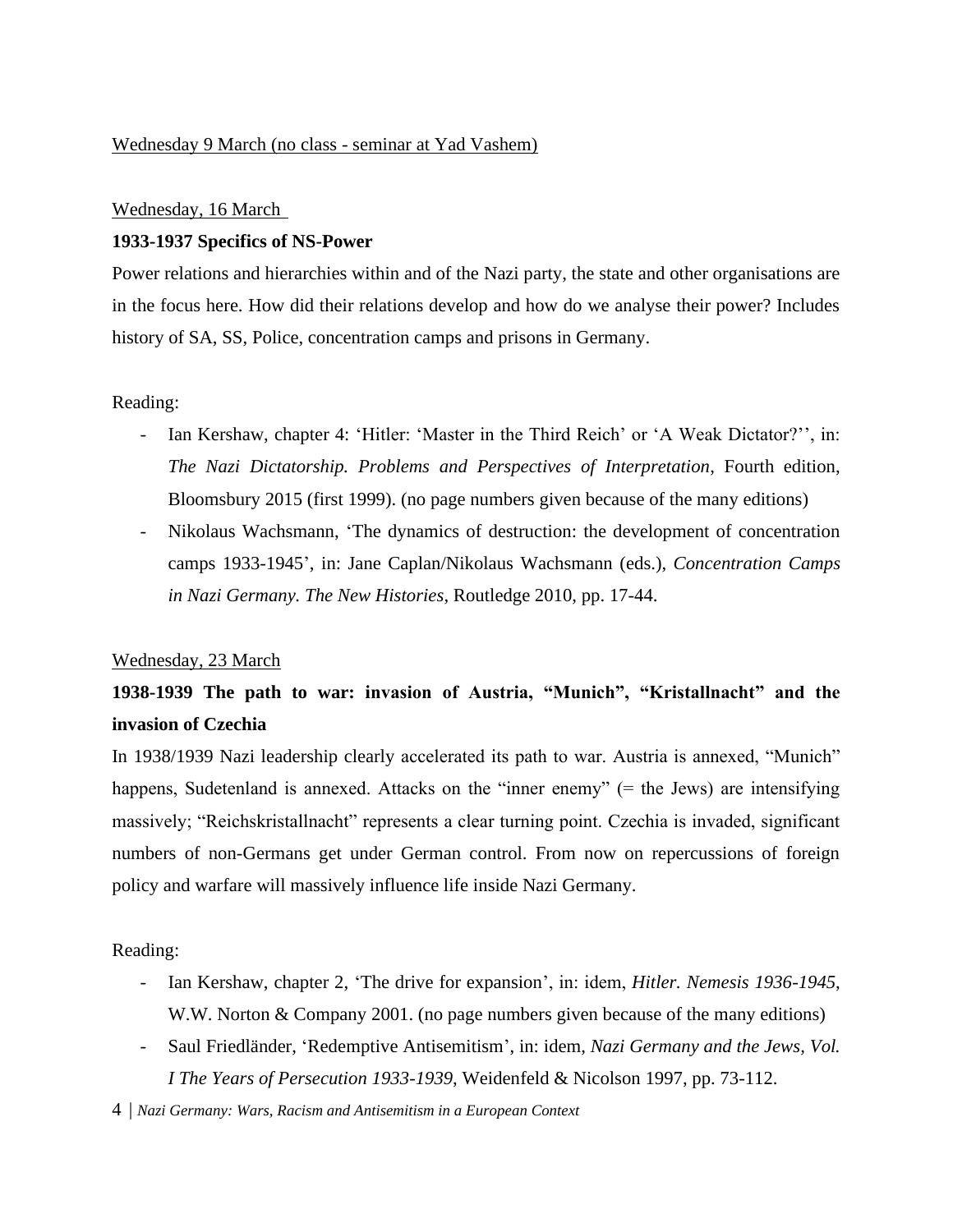## Wednesday, 30 March

#### **Jews in Nazi Germany 1933-1939**

Diverse reactions of German Jews and Jews in Germany in 1933, 1935 and 1938

## Reading:

- Saul Friedländer, *Nazi Germany and the Jews, vol. 1 The Years of Persecution*, chap 1, S. 9-40.
- Marion Kaplan, 'Changing Roles in Jewish Families', in: Francis R. Nicosia, David Scrase (ed.), *Jewish Life in Nazi Germany. Dilemmas and Responses*, Berghahn Books: New York/Oxford, 2010, pp. 15-46.

### Wednesday, 6 April

I have not planned this seminar specifically. We are going to use it for catching up, summarizing, adding topics we have neglected. Further details during the course.

#### Wednesday, 27 April (class ends at 18:00 - Holocaust commemoration eve.)

**German Society at War 1939-1941. Poland, France, Great Britain, Soviet Union. The Greater German Reich and the diverse aspects of "Blitzkrieg"**

With warfare actually beginning the many turns are to be found and traced. What effect did warfare have on the German society? Perspectives of the Nazi leadership and the German population are of central interest here.

## Reading:

- Karl-Heinz Frieser, *The Blitzkrieg Legend. The 1940 Campaign in the West*. Naval Institute Press 2013 (first in German 2005). Chapters to read:
	- Introduction 'The miracle of 1940'
	- Adam Tooze, *The Wages of Destruction. The Making and Breaking of the Nazi Economy*, Penguin 2006.
	- Ch 12: 'Britain and America. Hitler's Strategic Dilemma', pp. 396-425.
- 5 | *Nazi Germany: Wars, Racism and Antisemitism in a European Context*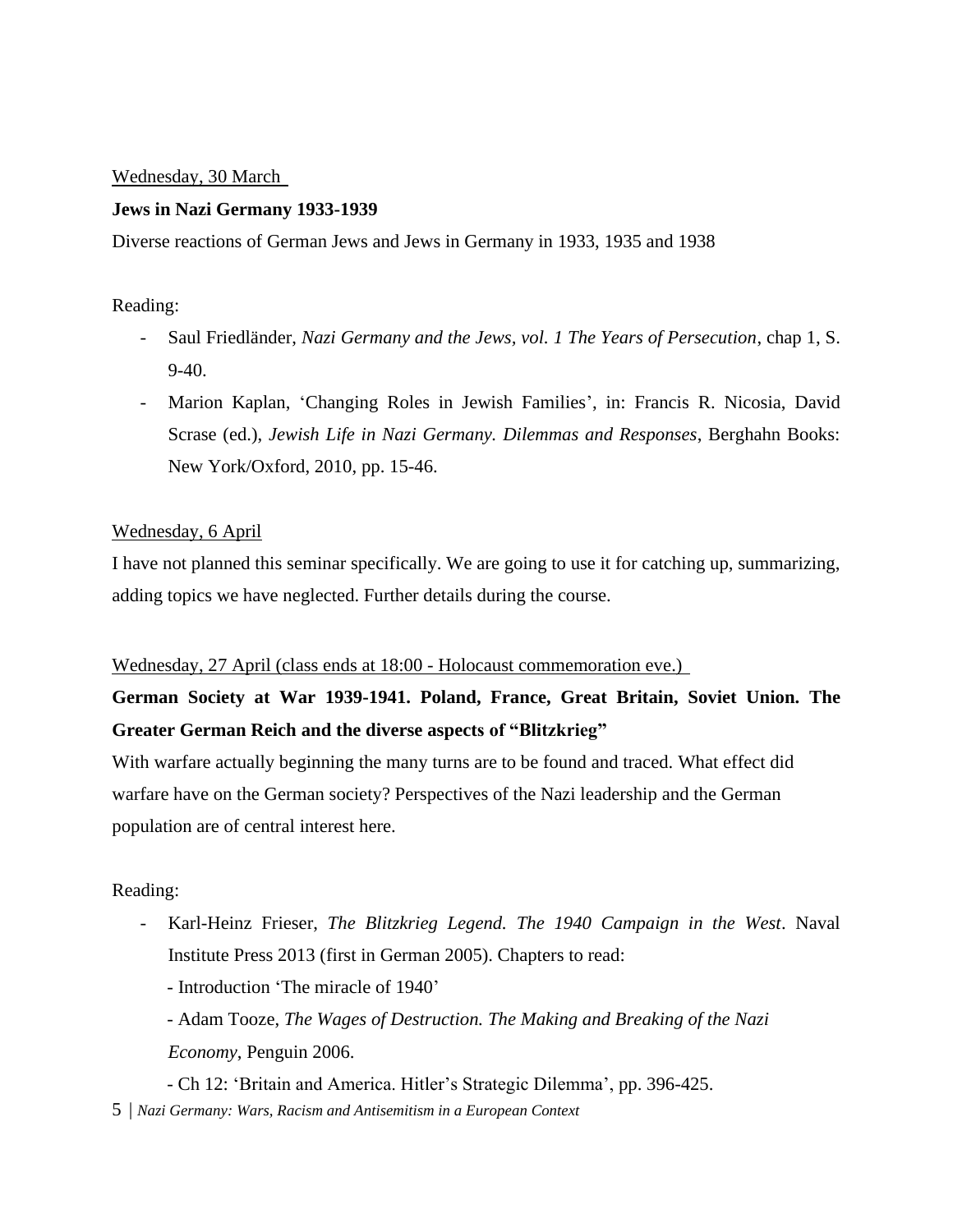- Ch 13: 'Preparing for Two Wars at once', pp. 429-460.

## 4 May (no class - National Memorial Day)

## Wednesday, 11 May

## **German Society at War 1941/1942. Fear of Failure and escalation of the Mass Crimes**

1941 changed everything. What, how and why? Now the European trap for Jews and partly other victim groups were closed.

- Adam Tooze, *Wages*, ch. 16 'Labour, Food and Genocide', pp. 513-551.

## Wednesday. 18 May

## **Jews in Germany and under German rule 1939-1941**

Jewish Life in Germany after *Reichspogromnacht*. What happened in the annexed Polish territories and the Generalgouvernement. The How and Why of the Beginning of Deportations of Central European Jews to the "East".

## Reading:

- Marion Kaplan, *Between Dignity and Despair. Jewish Life in Nazi Germany*, Osford University Press 1998, chap. 6 and 7.

## Wednesday, 25 May

## **German Society at War 1943-45. No second "1918"**

1942-1945 are often neglected periods in teaching. Even though the violence escalated further from summer 1942 onwards. How come that Germany could hold out so long? What did this mean for various victim groups, including European Jews?

#### Reading:

- Bernd Wegner, 'Waging War "as if…". Germany's strategic position from the spring of 1944 onwards', pp. 1167-1193; 'Orchestrating the end', pp. 1194-1211. In: Karl Frieser

6 | *Nazi Germany: Wars, Racism and Antisemitism in a European Context*